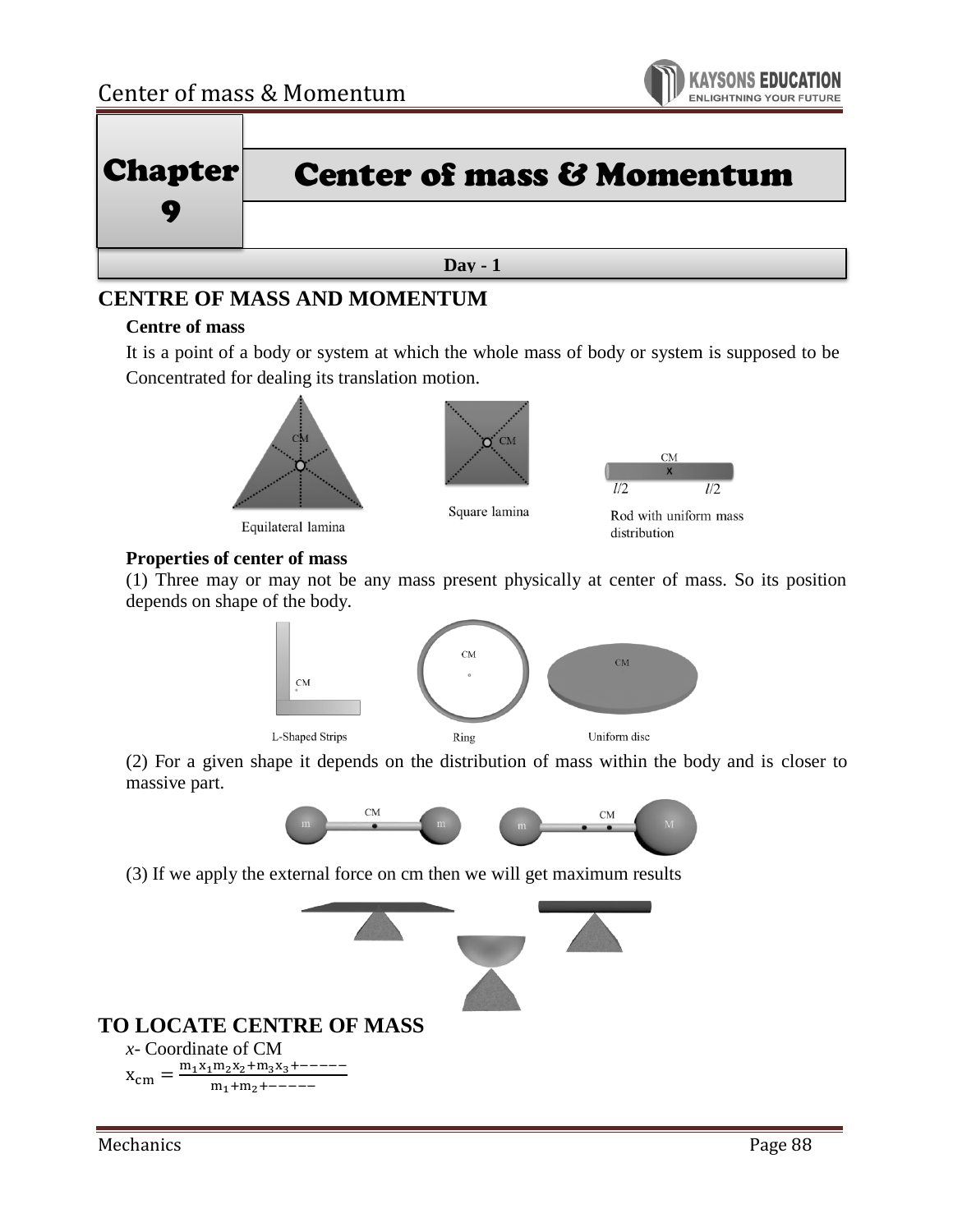*y*-Co-ordinate of CM  $y_{cm} = \frac{m_1y_1 + m_2y_2 + \dots}{m_1 + m_2 + \dots}$  $m_1 + m_2 + - - - -$ z-Co- ordinate of CM  $Z_{\text{cm}} = \frac{m_1 z_1 + m_2 z_2 + m_3 z_3 + \cdots}{m_1 + m_2 + m_3 + \cdots}$  $m_1 + m_2 + m_3 + - -$ Similarly in terms of position Vector  $r_{\text{cm}} = \frac{m_1 r_1 + m_2 r_2 + \dots}{m + m + \dots}$  $m_1 + m_2 + - -$ **Example**







## **POSITION OF CENTRE OF MASS** Arc of thin ring

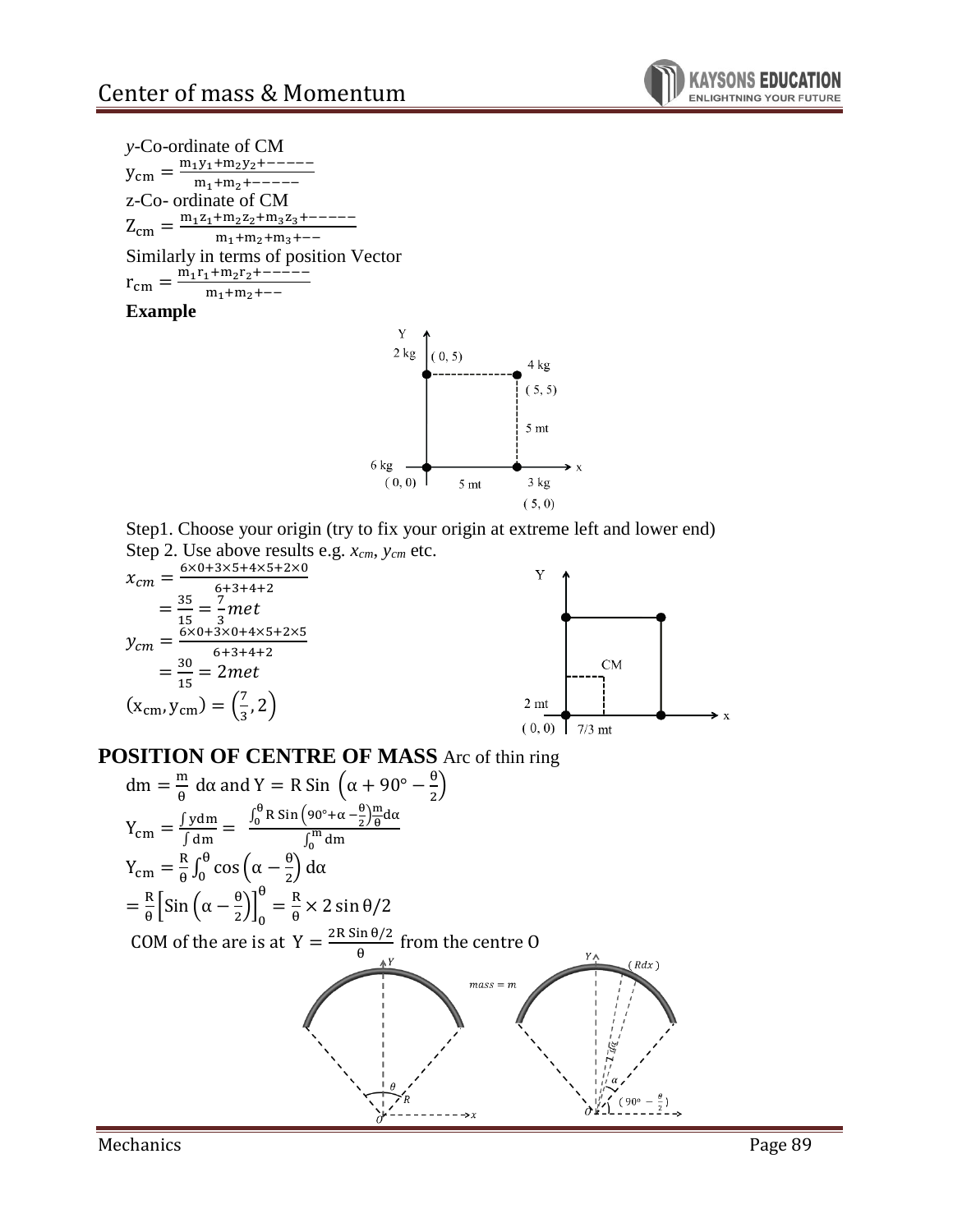



# **LOCATION OF C.M OF SOME HOMOGENEOUS RIGID BODIES**

**(1) Semi Circular ring**